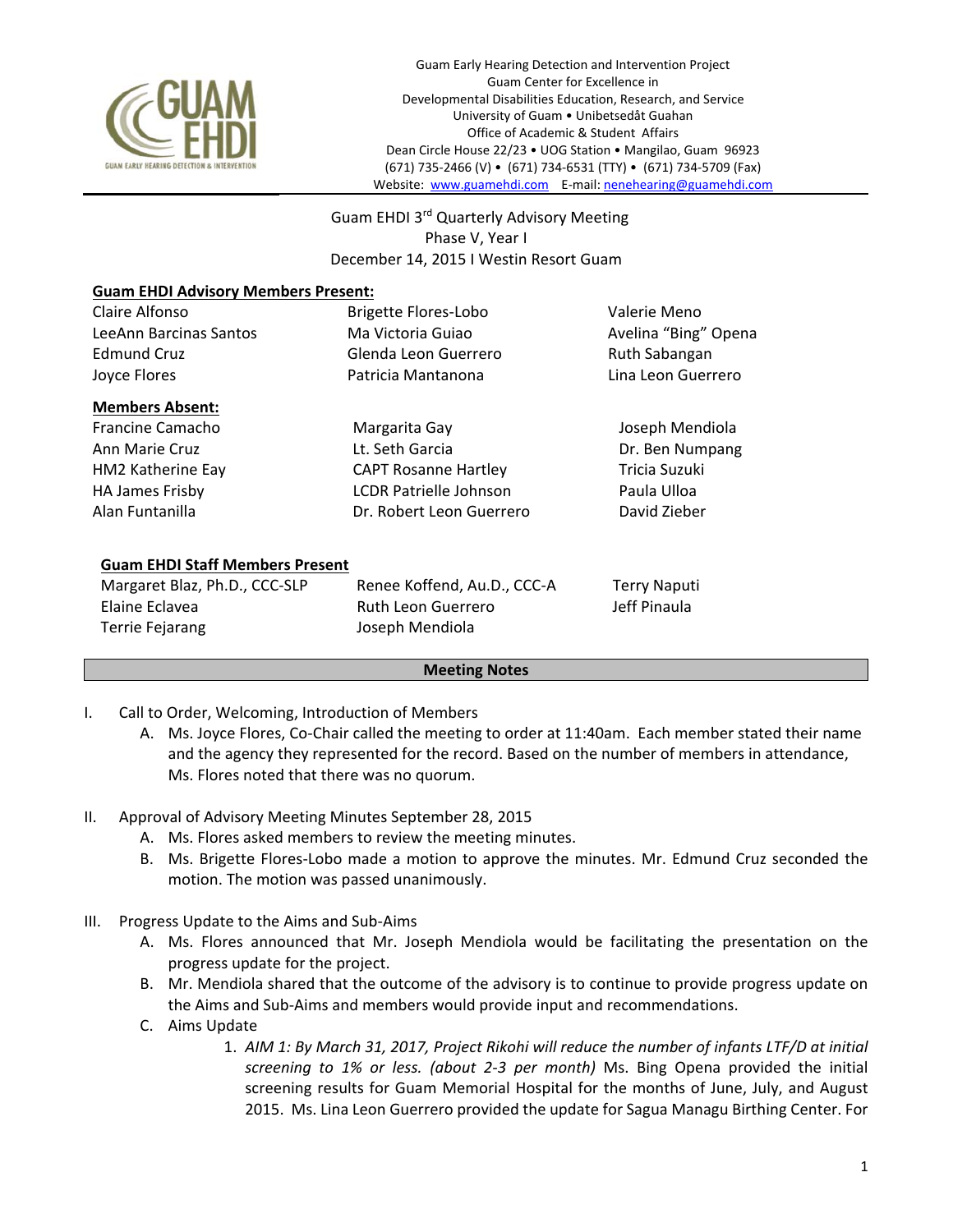

the three months, the total births for both birthing sites was 789 and 705 were screened. 29 failed initial screens.

- *a. Sub AIM 1: Increase accuracy of family contact information by 10%.* Mr. Mendiola shared during the initial screening there is a two-step screener: a baby that at the initial … Ms. Terry Naputi shared the Quality Improvement (QI) Team have agreed to do the following: change the Initial Screening Forms to include physical address and screeners will verify the information with families upon discharge from the hospital.
- *b. Sub AIM 2: Decrease the number of refer of OAE by 10%.* Ms. Naputi reported that the QI Team will do an analysis on the referrals based on the screener. This will help to see what training needs are needed for the screeners.
	- *i. Discussion* 
		- Ms. Patricia Mantonana asked how are we verifying the accuracy is at least by 10%.
		- Mr. Mendiola shared that the EHDI staff will get a copy of the initial screening forms from the hospital and they will verify the information to the data import from the hospital to Guam ChildLink that happens monthly to ensure accuracy of the information. He shared that the data system has a "tick" box to indicate if the information was accurate.
		- Ms. Mantonana asked if Guam Early Intervention System (GEIS) has a way to track family information that may be different from what EHDI has on Record.
		- Mr. Mendiola shared that in the Guam ChildLink there is a section for GEIS to provide information they have on record. He reported that the GEIS data coordinator has access to make the change.
		- Ms. Mantanona asked what about the families that have inaccurate information that come from the hospital referrals and the verification of the import.
		- Mr. Mendiola answered that right now we do not have a way to verify the information for these families. He shared that he can look into the data system in the GEIS section where GEIS can alert EHDI that the information that we have on record is not accurate.
		- Ms. Mantanona asked how does GEIS track the families who give birth on Guam and then return to home country regarding address and locating them. For example, the infants born to Korean mothers who travel to Guam to give birth. Mr. Mendiola said to indicate "Stop Contacting. Relocated." If there no address, we just indicate no address.
		- Ms. Vicky Ritter shared that when she was with Guam EHDI one of the errors they were faced was the patient address would have wrong villages. Mr. Mendiola shared that he is working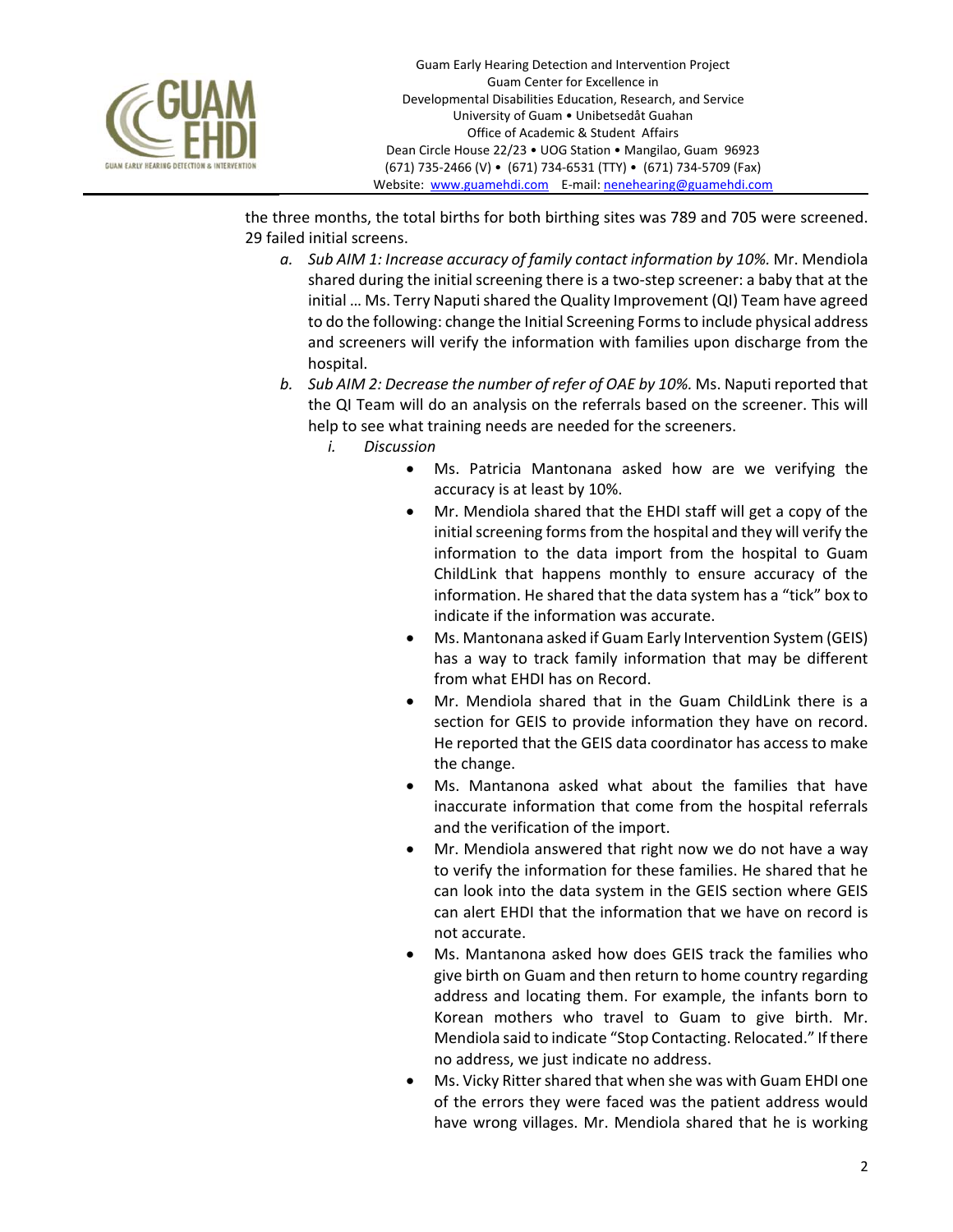

with Valerie Meno, GMHA Labor & Delivery Nurse and the Data Manager at GMHA with exporting both mailing and physical addresses, which have been updated in the Initial Screening Forms. Ms. Lina Leon Guerrero recommended that GMHA does a printout for the patient at the point of entry to ensure the information inputted is correct.

- Ms. Mantanona asked if it is possible to get the maps that patients have to draw to their homes upon registering at GMHA. Mr. Mendiola said he would check on this with the hospital.
- Ms. Lina Leon Guerrero asked about the 12‐hour hearing screening as a strategy for initial screening which she was under the impression that it was too early to do at 12‐hours. Mr. Mendiola shared that the strategy is at least wait 12‐hours because some patients want to be discharged earlier than the 12‐hours.
- 2. *AIM 2: By March 31, 2017, Project Rikohi will reduce the number infants LTF/D currently at outpatient rescreen to 4% or less. (about 1‐2 per month)* 
	- a. Ms. Patricia Mantanona reported that during the Outpatient Rescreens for GEIS for June, July, and August 2015. In June, 8 infants needed a rescreen and all 8 infants were rescreened. In June, 10 infants needed a rescreen, but only 8 infants were rescreened. Two infants did not show-up and they are pending a new appointment date. In August, nine infants needed a rescreen, but only 8 infants were rescreened. One infant didn't show-up, but was scheduled on another month. However, the infant wasn't able to screen on the scheduled appointment, so the infant is pending a rescreen.
	- b. Ms. Leon Guerrero reported the Outpatient Rescreens for Sagua Managu for June, July and August 2015. A total of 2 infants (June and July only) needed to be rescreened and both were rescreened respectively.
	- *c. Sub‐AIM 1: By April 2016, increase the number of children by 5% who receive the outpatient rescreens by 1 month.* 
		- Mr. Mendiola reported data for June, July, August 2015. For June, of the 9 children who came for a rescreen, 8 of them were about 1 month of age. For July, of the 11 children that needed a rescreen, 9 returned for the rescreen, and of the 9, 8 of them were about 1 month of age. For August, 9 needed a rescreen, 8 returned for the rescreened, and all 8 were 1 month of age.
	- *d. Sub‐AIM2: By April 2016, increase the accuracy of family contact information by 5%.* 
		- Mr. Mendiola shared that this sub‐AIM will be measured after we see the PDSA Cycle on accuracy of family contact information for Initial Screening.
- 3. *AIM 3: By March 31, 2017, Project Rikohi will reduce the number of infants LTF/D for DAE to 8% or less. (about 1 per month)*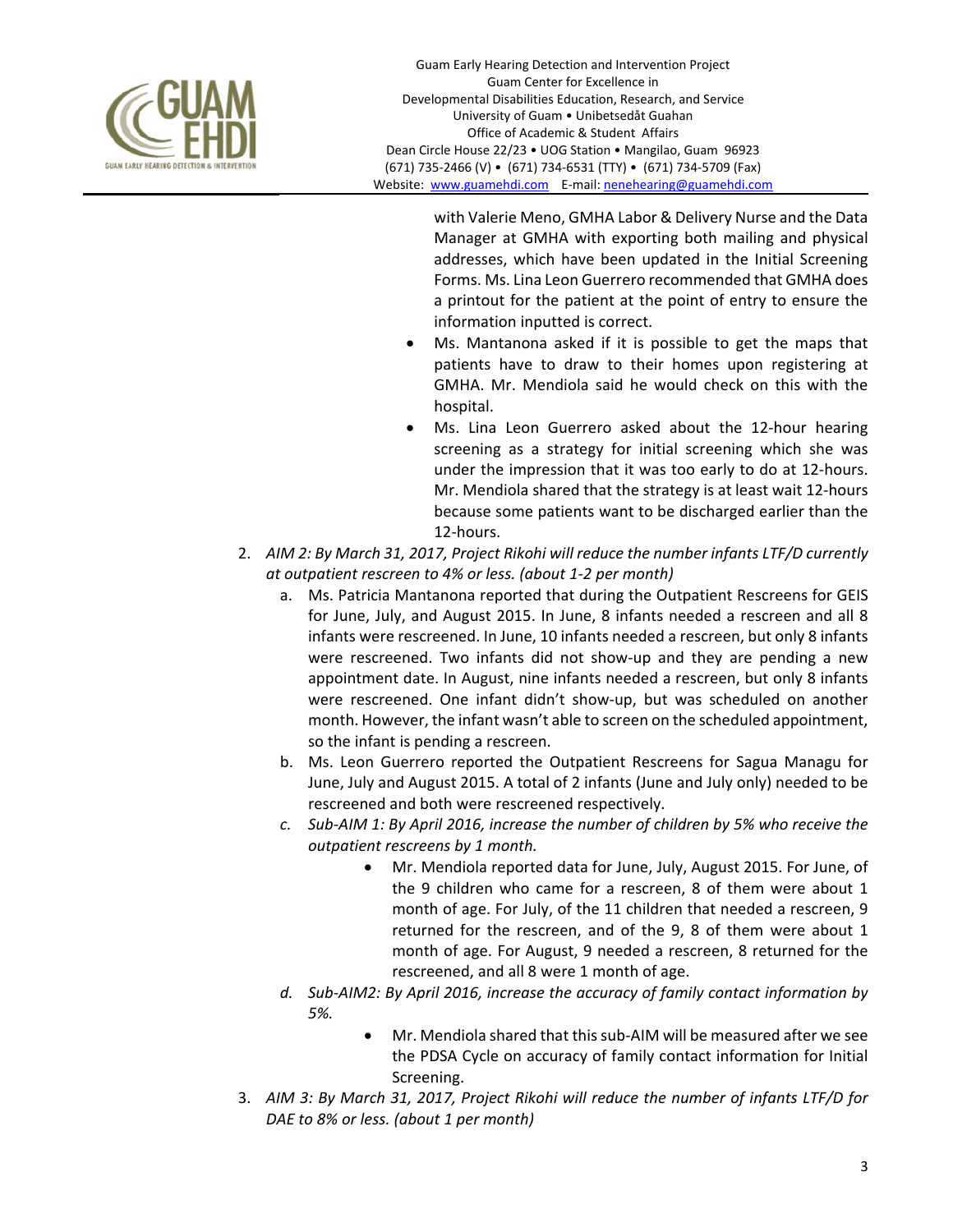

- a. Ms. Mantanona reported that two infants have been referred for a DAE. Both infants are pending a DAE. She shared that only one infant is part of the program. Ms. Mantanona shared she is unsure of the other infant. But she confirmed that the infant in the GEIS program is scheduled for DAE in January 2016.
- b. Mr. Mendiola shared that the second infant was referred for a DAE at Sagua Managu. The Guam EHDI Project will verify with Sagua Managu to see if a referral form GEIS was generated from their side.
- 4. *AIM 5: By March 31, 2017, Project Rikohi will ensure Individualized Family Service Plan (IFSP) are in place by six months of age all infant's identified with hearing loss.* 
	- a. Mr. Mendiola reported that there were no infants identified with a hearing loss for the last three months.
	- b. He reported the Quality Improvement Team still met to review the Sub AIMs.
	- c. *Sub‐AIM 1: By December 2015, increase by 100% the monitoring services provided by GEIS to all infants pending a DAE.* Conducted two PDSA cycles. He shared that the team agreed to have monitoring services for the infants who are pending a DAE to ensure families are lost or refuse services. Provide them a toolkit, not geared to hearing loss; but general early childhood development. However, the toolkit includes a brochure on Successful Tips to Prepare for an ABR. A section on a ChildLink has been added to indicate if a family received a toolkit.
	- d. *Sub‐AIM 2: By October 30, 2015, complete DAEs for 80% of all infants needing a DAE that were born from November 2014 – April 2015.* Two DAE clinics have been scheduled per month. From November 2014 through April 2015, eight infants needed a DAE. Of the 8 infants, six returned for a DAE. One of the families refused services and the other is schedule for a DAE for the upcoming DAE clinic.
- 5. *AIM 4: By March 31, 2017, Project Rikohi will reduce the number of infants LTF/D at the high‐risk rescreen level 10% or less. (about 1‐2 per month)* 
	- a. Ms. Mantanona reported for seven infants were on the high-risk rescreen for June. Five infants came for the rescreen, but one infant was a no show and new screening date is to be scheduled. She reported the other infant did not have a referral to GEIS. For July, seven infants needed a rescreen and five came for their appointments. One infant was rescreened in May and the other infant was terminated. In August, 18 infants were on the high‐risk rescreen and eleven of them returned for the screening. Five are pending rescreening. Three of the five infants who were a no‐show are from the same family. GEIS is working with the family because they are faced with transportation issues. One of the infants didn't have a high-risk referral to GEIS and the other was terminated for no response.
	- b. Mr. Mendiola reported that Guam EHDI tracked the three infants that had no referrals for the high-risk rescreen. He shared that the referrals have been generated and sent to GEIS last week.
	- c. *Sub‐AIM 1: By April 2016, reduce number of no shows for high‐risk rescreening appointment by 5%.* Mr. Jeffrey Pinaula reported Quality Improvement Team just met right before the advisory and the strategy still needs refining. He shared the strategy was to "double book" high-risk rescreening appointments. Ms. Mantanona shared that the current GEIS process is contact family by phone. If they can't contact by phone, they go out and physically locate them. If